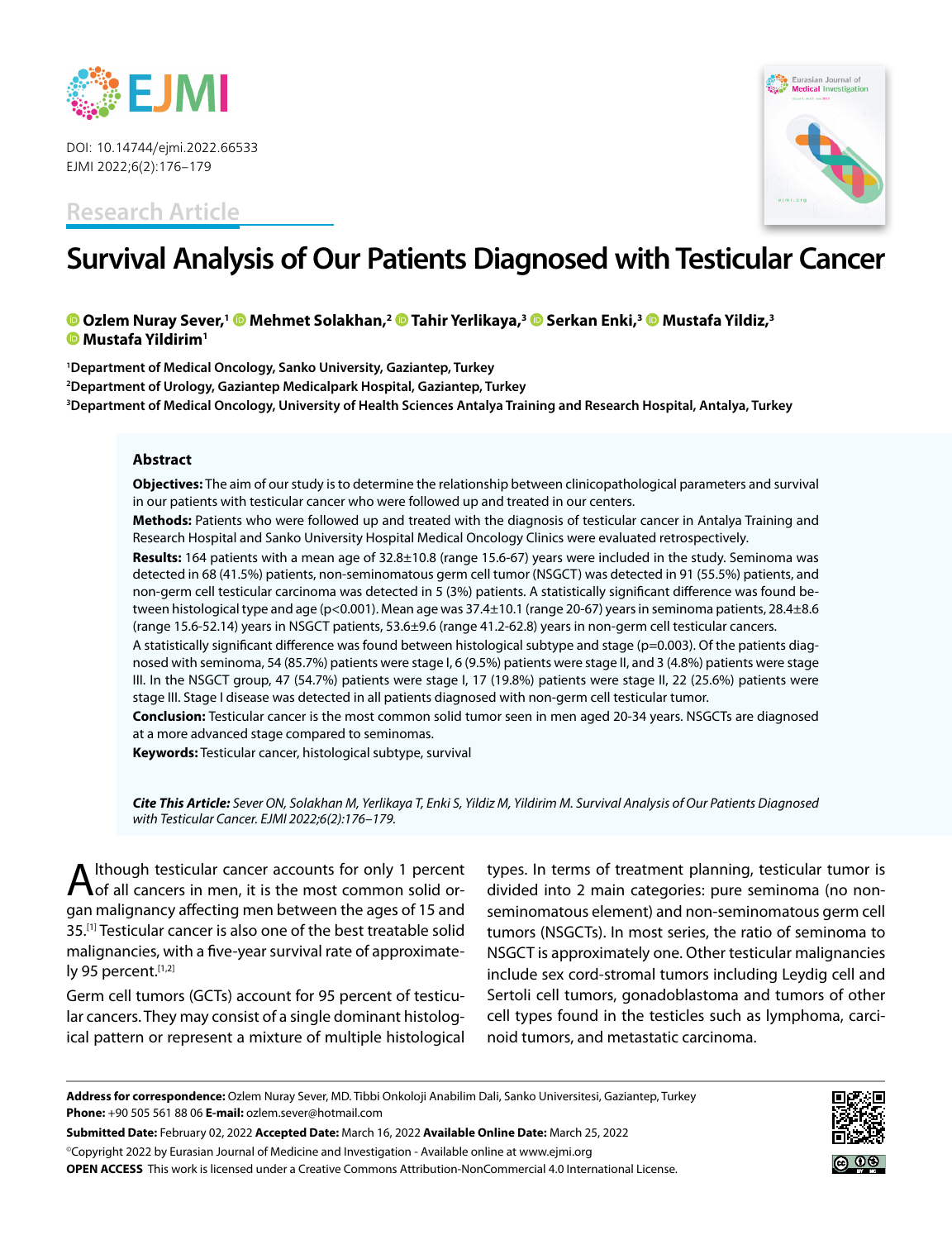In our study, we aimed to determine the relationship between clinicopathological parameters and survival of our patients who were diagnosed with testicular cancer and followed up and treated in our centers.

## **Methods**

Patients who were followed up and treated with the diagnosis of testicular cancer in Antalya Training and Research Hospital and Sanko University Hospital Medical Oncology Clinics between January 2010 and December 2021 were evaluated retrospectively. Patient files and hospital automation records were examined by examining age, concomitant disease, date of operation, date of pathological diagnosis, testicular cancer histological subtype, stage at diagnosis, alpha fetoprotein (AFP), beta human chorionic gonadotropin (β-hCG) and lactate dehydrogenase (LDH) levels, before and after orchiectomy, chemotherapy protocol and dates, number of cures, relapse-recurrence date, second-line treatment protocol, patient's final status and follow-up period were obtained. The time from the date of diagnosis to relapse-recurrence was evaluated as progression-free survival (PFS), and the time from the date of diagnosis to death was evaluated as overall survival (OS).

The t-test or ANOVA was used to compare independent groups. Categorical measurements were analyzed with the chi-square test. The relationship between histological groups and age was investigated with the Kruskall-Wallis test and the relationship between the stage with the Chisquare test due to the abnormal distribution of the age variable. The Kaplan-Meier method was used to estimate the mean-median OS and PFS ratios. The log-rank test was used to compare the survival distributions between groups. Cox proportional regression model was used to estimate hazard ratios (HR). Results were reported as mean±SD, median, number (n), and percent  $%$  A p value of  $<$ 0.05 was considered significant in all tests. Data were expressed as mean±SD for continuous variables and as numbers (n) and percentage (%) for categorical variables. Analyzes were performed using the statistical package SPSS v15.0.

### **Results**

164 patients with a mean age of 32.8±10.8 (Range 15.6-67) years were included in the study. Seminoma was detected in 68 (41.5%) patients, non-seminomatous germ cell tumor (NSGCT) was detected in 91 (55.5%) patients, and non-germ cell tumors were detected in 5 (3%) patients. There was a significant age difference between the histological groups (p<0.001). Mean age is 37.4±10.1 (Range 20-67) years in seminoma patients, 28.4±8.6 (Range 15- 52) years in NSGCT patients, 53.6±9.6 (Range 41-62) years in non-germ cell testicular cancers. There was a significant difference between the histological groups in terms of pre-treatment AFP and β hCG levels (p<0.001 and p<0.001, respectively). Baseline AFP levels were 2.7±1.6 (Range 0.9-9.3) ng/mL in seminoma patients, 1098±4146 (Range 0.9-31466) ng/mL in NSGCTs, 14.6±23.5 (Range 1.7-50) ng/mL in non-germ cell testicular cancers. Initial β hCG levels were 30.9±84.1 (Range 0-497) mIU/mL in patients with seminoma, 9759.8±40180 (Range 0-271080) mIU/mL in patients with NSGCTs, 0.2±0.2 (Range 0-0.6) mIU/mL in non-germ cell testicular cancers. There was no significant difference between the histological groups in terms of pre-treatment LDH levels (p=0.065).

When 91 patients with NSGCTs were evaluated according to histological subtype, 71 (78%) had mixed germ cell tumor, 11 (12.1%) had embryonal carcinoma, 6 (6.6%) had teratoma, 2 (2.2%) had Yolk sac tumor and 1 (1.1%) had choriocarcinoma. Sertoli-leyding cell tumors were found in 3 of 5 patients with non-germ cell histology, and leimyosarcoma and liposarcoma in one patient.

When the histological groups were evaluated in terms of stage, a statistically significant difference was found (p=0.003, Figure 1). Of the patients diagnosed with seminoma, 54 (85.7%) were stage I, 6 (9.5%) were stage II, and 3 (4.8%) were stage III. In the NSGCT group, 47 (54.7%) patients had stage I disease, 17 (19.8%) stage II disease, and 22 (25.6%) stage III disease. Stage I disease was detected in all patients with non-germ cell tumors.

The mean follow-up was 37.3 months (Range 0.33-157). When survival variance evaluated by histological types, sta-



**Figure 1.** Distribution of Stages by Histological Subgroups.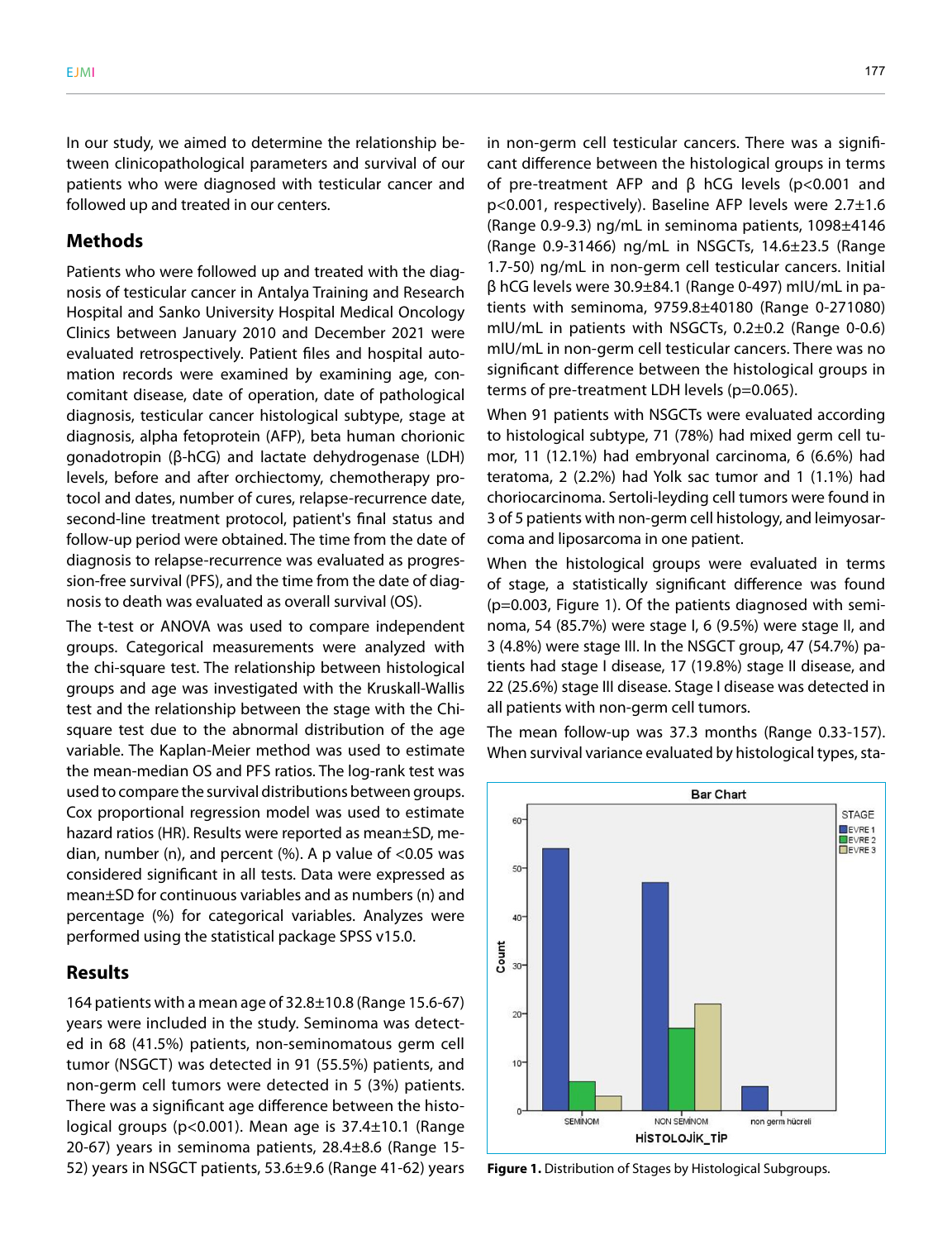tistical significance was found between them (p=0.05, Figure 2). Median survival could not be reached in seminoma and non-germ cell tumors. The median survival in patients with NSGCTs was 157 months (Fig. 3).

## **Discussion**

Germ cell tumors predominantly affect young men aged 15 to 40 years, with an estimated 74500 new cases globally in 2020.[3] The incidence of testicular cancer shows geographical differences. 2 While the highest incidence rates were observed in Denmark (10.2 per 100,000) and Norway (11.5 per 100.000), the incidence rates were low in Belarus and Ukraine (2.3 and 2.2 per 100,000, respectively) in 2010. [4] While testicular cancer is not among the top 10 most



**Figure 2.** Survival by Histological Subgroups.



**Figure 3.** Survival in Patients with Nonseminomatous Germ Cell Testicular Tumor.

common cancers in men of all age groups in our country, it is the most common cancer in men aged 15-24 with a rate of 26.1%. This rate decreases to 8.3% in men aged 25-49, and it is seen that it falls to the 4th rank among the most common cancers.[5] In our study, the mean age at diagnosis was 37.4±10.1 (range: 20-67) years in the seminoma group and 28.4±8.6 (range: 15-52) years in the NSGCT group.

Germ cell testicular cancers are generally associated with cryptorchidism, hypospadias, and testicular dysgenesis syndrome.<sup>[6]</sup> It has been shown that in utero exposure to some endocrine damaging chemicals such as organochlorine insecticides increases the risk of germ cell tumors.[7] In addition, it has been reported that germ cell tumors are more common in some families.[8] When the family history of the patients included in our study was questioned, there was no family history in any of the patients.

Contralateral testicular germ cell tumor is diagnosed in approximately 5% of patients, suggesting a genetic predisposition.[9] In our study, in one patient with a diagnosis of NSGCT, a simultaneous germ cell testicular tumor was detected in the other testis.

Approximately 55-60% of germ cell tumors are pure seminomas and 40-45% are non-seminomatous germ cell tumors.[7] In our study, while the rate of patients with seminoma was 41.5%, the rate of patients with non-seminomatous germ cell tumors was 55.5%. Probably due to slower progression, approximately 85% of seminomas are diagnosed as clinical stage I disease, compared to 60% for NSGCTs. In our study, in accordance with the literature, 85.7% of patients with seminoma were stage I, and 54.7% of patients with non-seminomatous germ cell tumors were stage I.

Approximately 95% of germ cell tumors arise in the testicles, while 5% develop outside the gonads (extragonadal). Extragonadal germ cell tumors are usually located in the midline of the body such as the retroperitoneum, mediastinum or cerebrum; this sometimes creates diagnostic difficulties.[10] There was no extragonadal location in any of the patients included in the study.

In conclusion, testicular cancer is the most common solid tumor seen in men aged 20-34 years. Non seminomatous germ cell testicular cancers are diagnosed at a more advanced stage compared to seminomas.

#### **Disclosures**

**Ethics Committee Approval:** Ethics committee approval was not obtained in this study because retrospective data analysis was performed. Archive permission document was obtained on 07 August 2021.

**Peer-review:** Externally peer-reviewed.

**Conflict of Interest:** None declared.